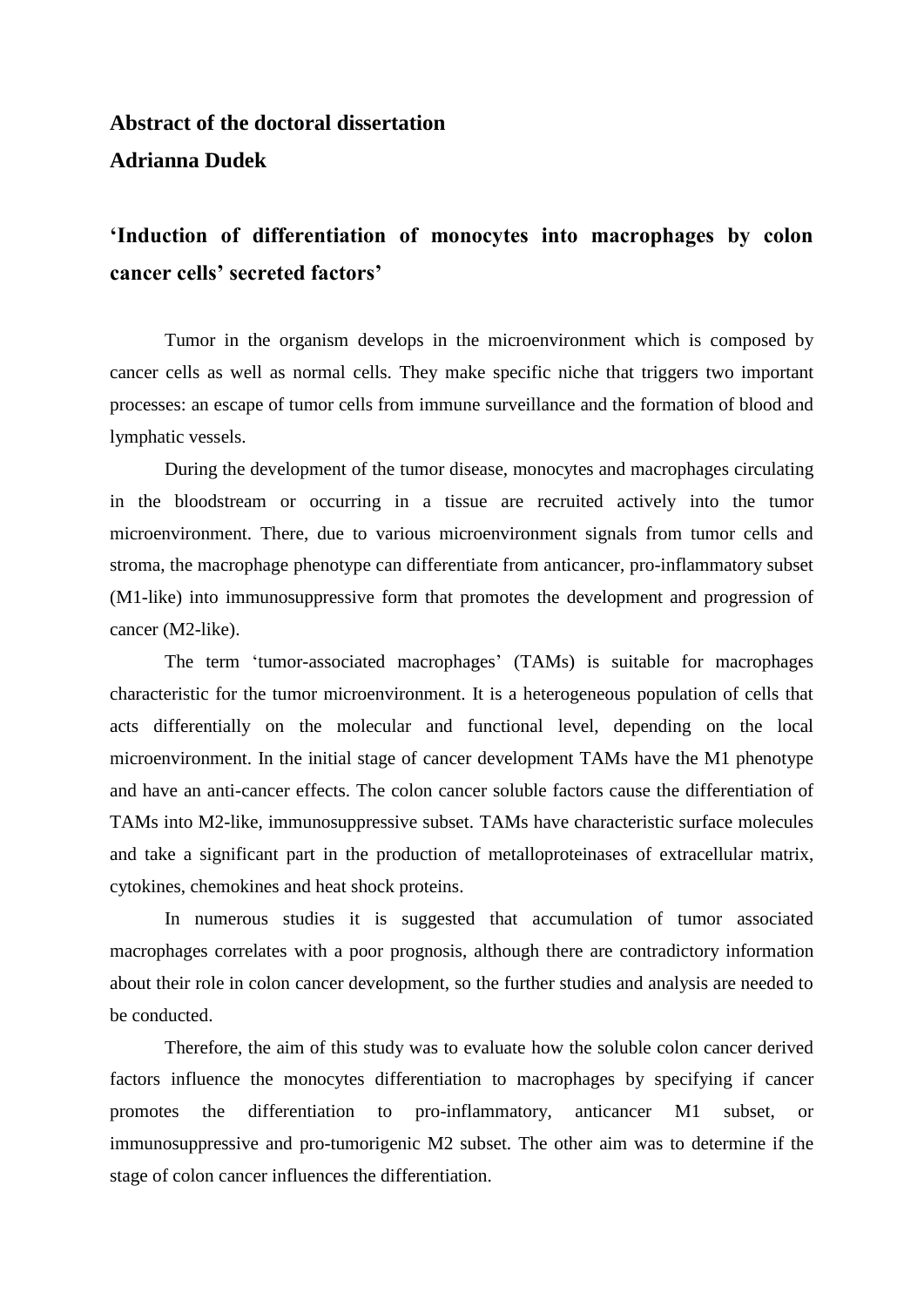In the research, the following cell lines were used: HT29, LS180, SW948 and SW620. They represented the four following stages of colorectal adenocarcinoma. HSF line, derived from human skin fibroblasts, was used as a control. The culture media (CM, conditioned media) from the lines mentioned above became the model of the tumor microenvironment. An acute monocytic leukemia cell line, THP-1, was examined as a model of human monocytes, and PMA-preactivated monocytes were a model of resting macrophages.

In the first stage of the study, the effect of the conditioned media (CM) on viability (iodide propidium staining, PI), production of free radicals (DCF staining) and expression of surface markers on monocytes and macrophages was investigated by flow cytometry method depending on incubation period. Based on the obtained results 72 hours was chosen for further studies. Secondly, antiproliferative properties of CM from colon cancer tumor cells on monocytes and macrophages were also examined by the succinate dehydrogenase activity (MTT) and the thymidine analog incorporation tests (BrdU).

Based on the results of the cell proliferation assays, CM ability to modulate the cell cycle progression was examined by flow cytometry using propidium iodide staining (PI/RNAse). Furthermore, changes in cell morphology under tumor CM exposure were determined using May-Grünwald- Giemsa staining. In the further studies, the influence of CM dose on phenotype of monocytes and macrophages was investigated. By flow cytometry the influence on viability, production of free radicals and expression of characteristic surface and intracellular molecules (CD11b, CD163, CD206, CD14, CD204, B7H1, CD40, HLA-DR, IDO, CD68) was examined.

The next test which helped to estimate the level of monocytes and macrophagesproduced cytokines (VEGF, IL-10 and IL-6) was the ELISA assay. By the qRT-PCR method, the influence of CM on the expression of genes encoding protein markers of the tumor development and metastasis (*iNOS, ARG1, IDO1, LGALS3* and *LGALS9*) in monocytes and macrophages was determined.

In the last stage of the study, the direct influence of CM on production of proteins associated with metastasis (galectin-3 and galectin-9) and metalloproteinases (MMP-9) was tested by, respectively, Western blotting and gelatin zymography.

The following results of the experiments suggest that colon cancer conditioned media induce monocytes differentiation to macrophages, decrease proliferation of monocytes and cause the cell cycle arrest in the  $G_1$  stage. Also CM induce increased production of reactive oxygen species and expression of molecules characteristic for M1 and M2 cell subsets. The